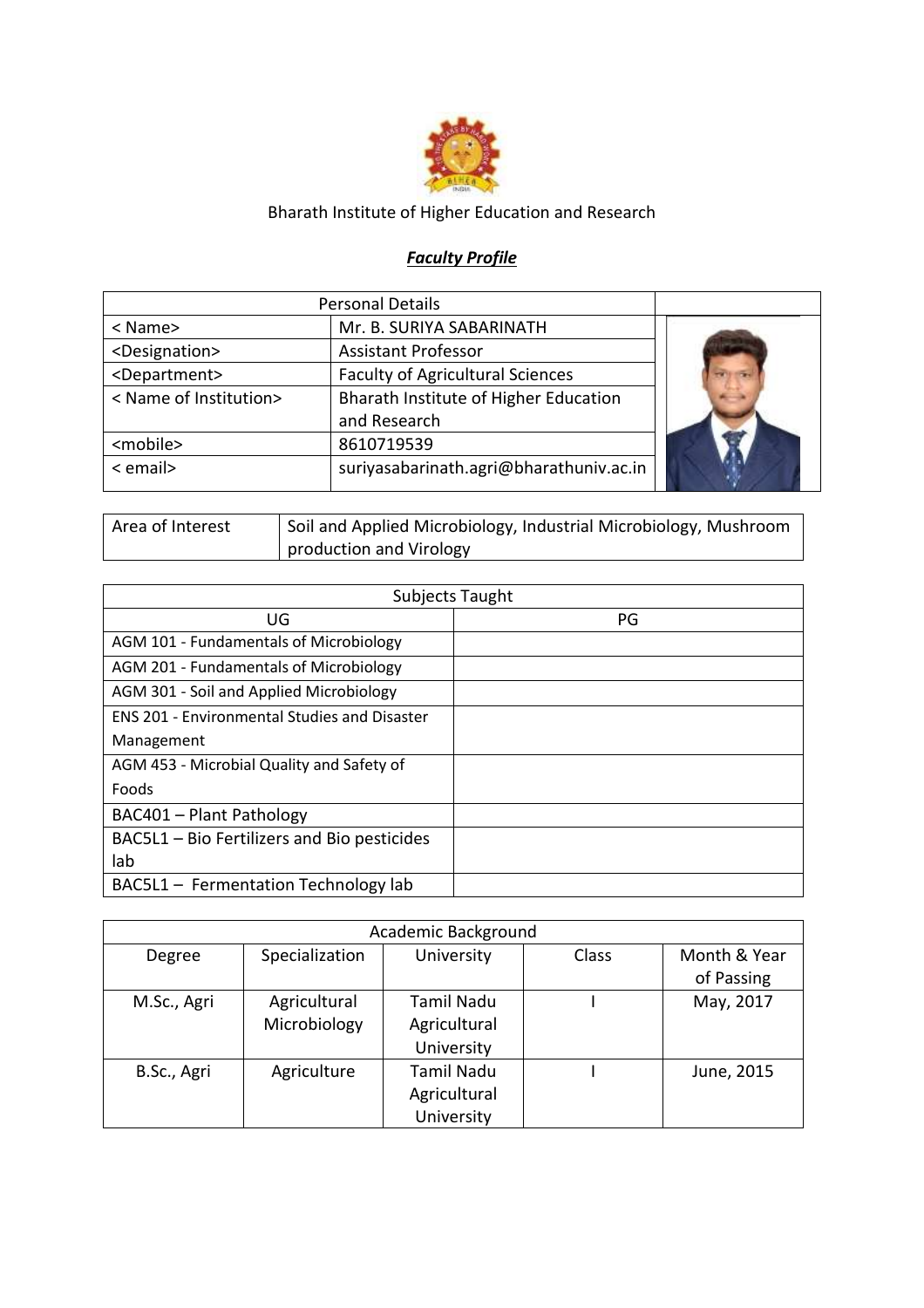|                         | Work Experience as on Dec-2020 |                 |                 |            |                 |                  |                  |
|-------------------------|--------------------------------|-----------------|-----------------|------------|-----------------|------------------|------------------|
| Name of the             |                                | Position        |                 | From       |                 | To               |                  |
| Institution/Company     |                                |                 |                 |            |                 |                  |                  |
| SRS Institute of        |                                | Assistant       |                 | 01.06.2017 |                 | 31.01.2020       |                  |
| Agriculture and         |                                | Professor       |                 |            |                 |                  |                  |
| Technology              |                                |                 |                 |            |                 |                  |                  |
| Bharat Institute of     |                                | Assistant       |                 | 03.02.2020 |                 | <b>Till Date</b> |                  |
| <b>Higher Education</b> |                                | Professor       |                 |            |                 |                  |                  |
| and Research            |                                |                 |                 |            |                 |                  |                  |
| Total                   | <years></years>                | <b>Teaching</b> | <years></years> | Research   | <years></years> | Administration   | <years>.</years> |
| experience              | 3 Years                        |                 | 3 Years         |            |                 |                  |                  |
|                         | &7                             |                 | &05             |            |                 |                  |                  |
|                         | Months                         |                 | <b>Months</b>   |            |                 |                  |                  |

|                          |                         | <b>Research Publications</b> |                        |                                    |
|--------------------------|-------------------------|------------------------------|------------------------|------------------------------------|
| International<br>Journal | <b>National Journal</b> | International<br>Conference  | National<br>Conference | Total<br>Number of<br>Publications |
|                          |                         |                              |                        |                                    |

|                | Recent Publications(Journals) - Chronological order                                                                                                                                                                                                                                                                                                                                            |
|----------------|------------------------------------------------------------------------------------------------------------------------------------------------------------------------------------------------------------------------------------------------------------------------------------------------------------------------------------------------------------------------------------------------|
| Sl.No          | Details                                                                                                                                                                                                                                                                                                                                                                                        |
| 1              | B. Suriya Sabarinath <sup>1</sup> , C. Malarvizhi <sup>2</sup> , K. Sivakumar <sup>3</sup> "Studies on the growth and                                                                                                                                                                                                                                                                          |
|                | yield of tomato (Solanum Lycopersicum L.) Based on Bio inoculants and Inorganic                                                                                                                                                                                                                                                                                                                |
|                | Fertilizers". In Plant Archives, Vol. 20 Supplement 2020.                                                                                                                                                                                                                                                                                                                                      |
| $\mathcal{P}$  | C. Malarvizhi <sup>1</sup> , B. Suriya Sabarinath <sup>2</sup> , , K. Sivakumar <sup>3</sup> "Comparative Study of<br>Inorganic Fertilizers and Organic Manures on growth and Yield components of<br>Black gram ". In <b>Plant Archives</b> . Accepted on December 2020.                                                                                                                       |
| $\overline{3}$ | L. Jeyanthi Rebacca <sup>1</sup> , M. Dhivya <sup>2</sup> , V. Sushmetha <sup>3</sup> B. Suriya Sabarinath <sup>4</sup> , "Effect of<br>Marine waste on growth and yield of Rose and chilli plants". In Plant Archives.<br>Accepted on December 2020                                                                                                                                           |
|                | Recent Publications (Conferences) - Chronological order                                                                                                                                                                                                                                                                                                                                        |
| SI.No          | <b>Details</b>                                                                                                                                                                                                                                                                                                                                                                                 |
| $\mathbf{1}$   | Participated and Presented the paper entitled Laboratory Setup and Skills, Low-tech<br>and High-tech Methods for Mushroom Farm Development in State Level Workshop on<br>Edible Mushroom Cultivation for Self Employment. Held at SRS Institute of<br>Agriculture and Technology, Vedasandur on November 25th 2019.                                                                            |
| $\overline{2}$ | Participated and Presented the paper entitled Effect of rhizobacterial inoculation on<br>alkaloid aloin content of Aloe vera. in National seminar Conventional and Molecular<br>Strategies for sustainable crop improvement (CMSSCI) held at Department of Genetics<br>and plant breeding, Faculty of Agriculture, Annamalai University during the 16 <sup>th</sup> and 17th<br>march of 2017. |